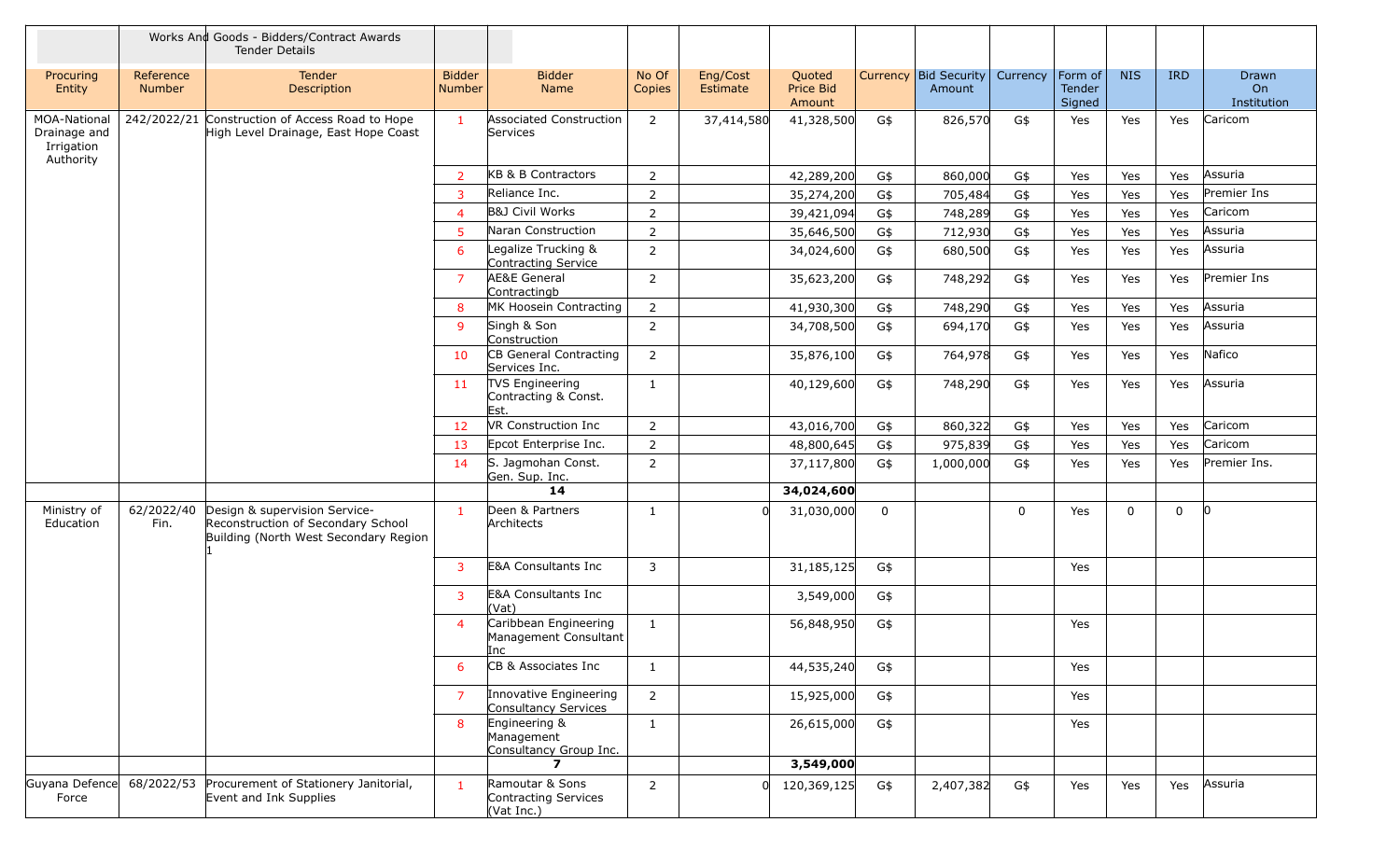|                                                         |                     | Works And Goods - Bidders/Contract Awards<br><b>Tender Details</b>      |                         |                                                        |                         |                      |                               |        |                                              |     |                             |            |            |                                   |
|---------------------------------------------------------|---------------------|-------------------------------------------------------------------------|-------------------------|--------------------------------------------------------|-------------------------|----------------------|-------------------------------|--------|----------------------------------------------|-----|-----------------------------|------------|------------|-----------------------------------|
| Procuring<br>Entity                                     | Reference<br>Number | <b>Tender</b><br>Description                                            | <b>Bidder</b><br>Number | <b>Bidder</b><br>Name                                  | No Of<br>Copies         | Eng/Cost<br>Estimate | Quoted<br>Price Bid<br>Amount |        | Currency   Bid Security   Currency<br>Amount |     | Form of<br>Tender<br>Signed | <b>NIS</b> | <b>IRD</b> | <b>Drawn</b><br>On<br>Institution |
|                                                         | 68/2022/53          |                                                                         | $\overline{2}$          | Andrew's Enterprise<br>(Vat Inc.)                      | 1                       |                      | 118,046,167                   | G\$    | 3,680,000                                    | G\$ | Yes                         | Yes        | Yes        | Assuria                           |
|                                                         |                     |                                                                         | 3                       | HR Distributors (Vat<br>Inc.)                          | $\overline{2}$          |                      | 129,970,000                   | G\$    | 2,600,000                                    | G\$ | Yes                         | Yes        | Yes        | Assuria                           |
|                                                         |                     |                                                                         | $\overline{4}$          | I&S Sankar's Importers<br>& Distributors (Vat<br>Inc.) | $\overline{2}$          |                      | 78,275,026                    | G\$    | 156,201                                      | G\$ | Yes                         | Yes        | Yes        | Caricom                           |
|                                                         |                     |                                                                         | 5 <sup>1</sup>          | P. Ramroop & Sons                                      | $\overline{2}$          |                      | 208,420,060                   | $G$ \$ | 4,168,402                                    | G\$ | Yes                         | Yes        | Yes        | Caricom                           |
|                                                         |                     |                                                                         | 6                       | Super Graphics                                         | $\overline{2}$          |                      | 59,244,000                    | G\$    | 1,200,000                                    | G\$ | Yes                         | Yes        | Yes        | Premier Ins                       |
|                                                         |                     |                                                                         | 7                       | Total Property ManG<br>Services Inc. (Vat Inc.)        | $\overline{2}$          |                      | 76,600,000                    | G\$    | 1,592,000                                    | G\$ | Yes                         | Yes        | Yes        | <b>GTM</b>                        |
|                                                         |                     |                                                                         | 8                       | Guybiz Establishment                                   | $\overline{2}$          |                      | 110,539,700                   | G\$    | 2,210,794                                    | G\$ | Yes                         | Yes        | Yes        | Assuria                           |
|                                                         |                     |                                                                         | 9                       | Paradise Food Produuct<br>(Vat Inc.)                   | $\overline{2}$          |                      | 138,776,100                   | G\$    | 3,775,522                                    | G\$ | Yes                         | Yes        | Yes        | Diamond                           |
|                                                         |                     |                                                                         | 10                      | Ravina's Annand's Home<br>Goods                        | $\overline{2}$          |                      | 381,140                       | G\$    | 8,000                                        | G\$ | Yes                         | Yes        | Yes        | <b>BOB Cheque</b>                 |
|                                                         |                     |                                                                         | 11                      | Regal Stationery &<br>Computer Centre (Vat<br>Inc.)    | $\overline{2}$          |                      | 58,274,020                    | G\$    | 1,165,450                                    | G\$ | Yes                         | Yes        | Yes        | Assuria                           |
|                                                         |                     |                                                                         | 12                      | AR Investment (Vat<br>Inc.)                            | 1                       |                      | 4,340,000                     | G\$    | 86,800                                       | G\$ | Yes                         | Yes        | Yes        | Assuria                           |
|                                                         |                     |                                                                         | 13                      | Good Intent Logistics<br>(Vat Inc.)                    | $\overline{2}$          |                      | 2,999,700                     | G\$    |                                              |     | Yes                         | Yes        | Yes        | <b>BSDP C/S</b>                   |
|                                                         |                     |                                                                         | 14                      | 2020 FMCG Inc                                          | $\overline{2}$          |                      | 9,146,500                     | G\$    | 182,930                                      | G\$ | Yes                         | Yes        | Yes        | <b>RBL</b>                        |
|                                                         |                     |                                                                         | 15                      | Memorex Enterprises<br>(Vay Inc.)                      | $\overline{2}$          |                      | 160,055,300                   | G\$    | 3,366,000                                    | G\$ | Yes                         | Yes        | Yes        | Assuria                           |
|                                                         |                     |                                                                         | 16                      | New GPC Inc (Vat Inc.)                                 | $\overline{2}$          |                      | 88,586,580                    | G\$    | 1,772,000                                    | G\$ | Yes                         | Yes        | Yes        | Premier Ins                       |
|                                                         |                     |                                                                         | 17                      | ARS Investment (Vat<br>Inc)                            | 2                       |                      | 12,816,621                    | G\$    | 256,332                                      | G\$ | Yes                         | Yes        | Yes        | Premier Ins                       |
|                                                         |                     |                                                                         |                         | $\overline{17}$                                        |                         |                      | 381,140                       |        |                                              |     |                             |            |            |                                   |
| MOA-National<br>Drainage and<br>Irrigation<br>Authority | 88/2022/31          | Expansion of the New Amsterdam to<br>Corentyne Highway Phase 1 Lot 1& 2 | 1                       | Kares Engineering Inc.<br>L1                           | $\overline{4}$          |                      | 0 2,228,511,205               | G\$    | 33,000,000                                   | G\$ | Yes                         | Yes        | Yes        | C. Bank                           |
|                                                         |                     |                                                                         | 2                       | China Railway First<br>Group Co. Ltd L2                |                         |                      | 2,498,017,500 3,868,058,335   | G\$    | 36,000,000                                   | G\$ |                             |            |            |                                   |
|                                                         |                     |                                                                         | $\overline{2}$          | China Railway First<br>Group Co. Ltd L1                | $\overline{2}$          |                      | 2,322,808,900 2,974,838,350   | G\$    | 33,000,000                                   | G\$ | Yes                         | N/A        | N/A        | Caricom                           |
|                                                         |                     |                                                                         | 3                       | Berbice Construction<br>Consortium L2                  |                         |                      | 2,294,363,680                 | G\$    | 36,000,000                                   | G\$ | Yes                         | Yes        | Yes        |                                   |
|                                                         |                     |                                                                         | $\mathbf{3}$            | Berbice Construction<br>Consortium L1                  | $\mathbf{3}$            |                      | 2,111,032,715                 | G\$    | 33,000,000                                   | G\$ | Yes                         | Yes        | Yes        | RBL                               |
|                                                         |                     |                                                                         | $\overline{4}$          | VR Construction Inc L2                                 |                         |                      |                               |        | 33,000,000                                   | G\$ |                             |            |            |                                   |
|                                                         |                     |                                                                         | $\overline{4}$          | VR Construction Inc L1                                 |                         |                      |                               |        | 36,000,000                                   | G\$ |                             |            |            |                                   |
|                                                         |                     |                                                                         | $\overline{4}$          | VR Construction Inc<br>L1&2                            | $\overline{\mathbf{3}}$ |                      | 5,391,501,820                 | G\$    |                                              | G\$ | Yes                         | Yes        | Yes        | Caricom                           |
|                                                         |                     |                                                                         | 5 <sup>1</sup>          | AJM Enterprise L2                                      |                         |                      | 2,637,551,920                 | G\$    | 36,000,000                                   | G\$ |                             |            |            |                                   |